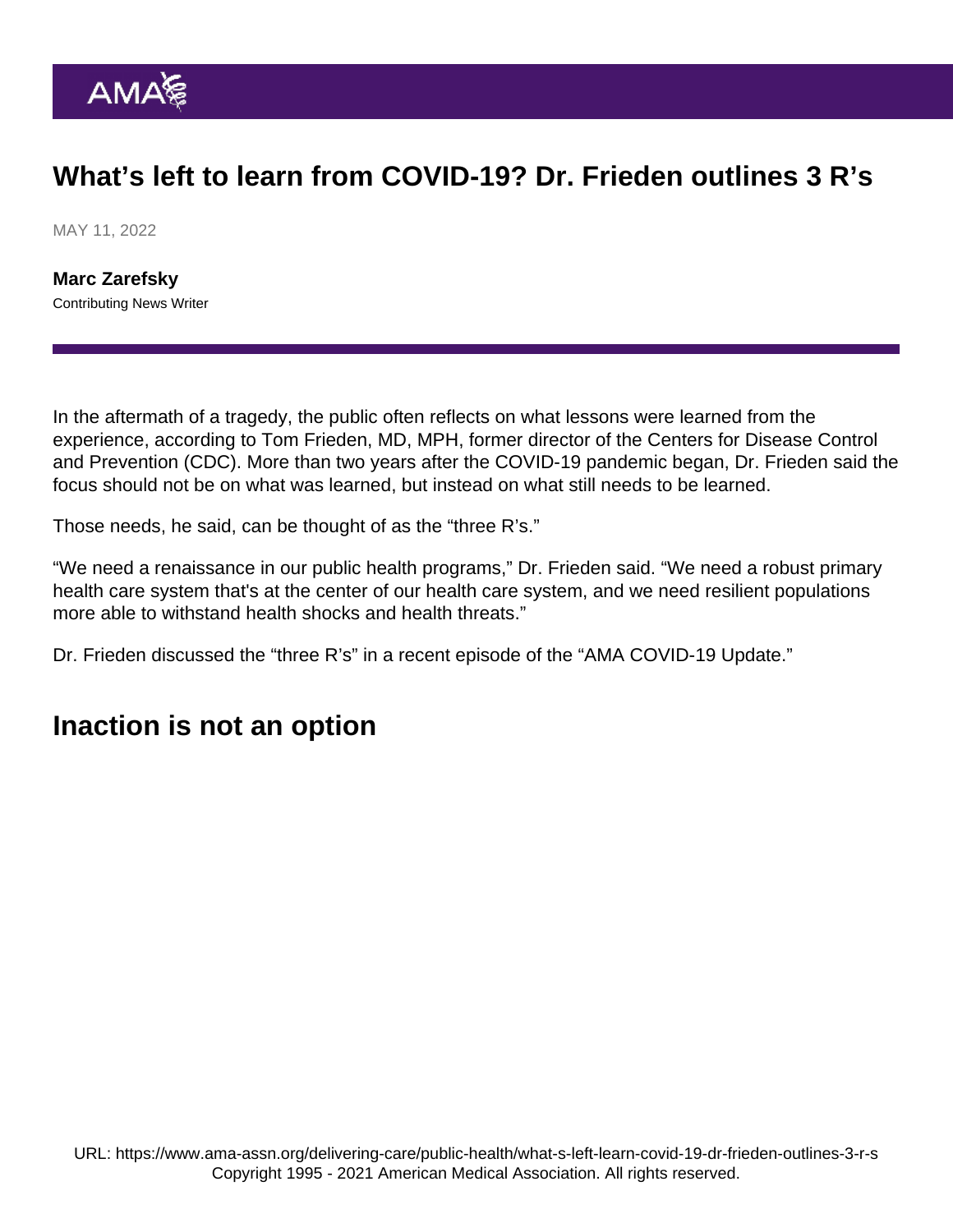URL:<https://www.ama-assn.org/delivering-care/public-health/what-s-left-learn-covid-19-dr-frieden-outlines-3-r-s> Copyright 1995 - 2021 American Medical Association. All rights reserved.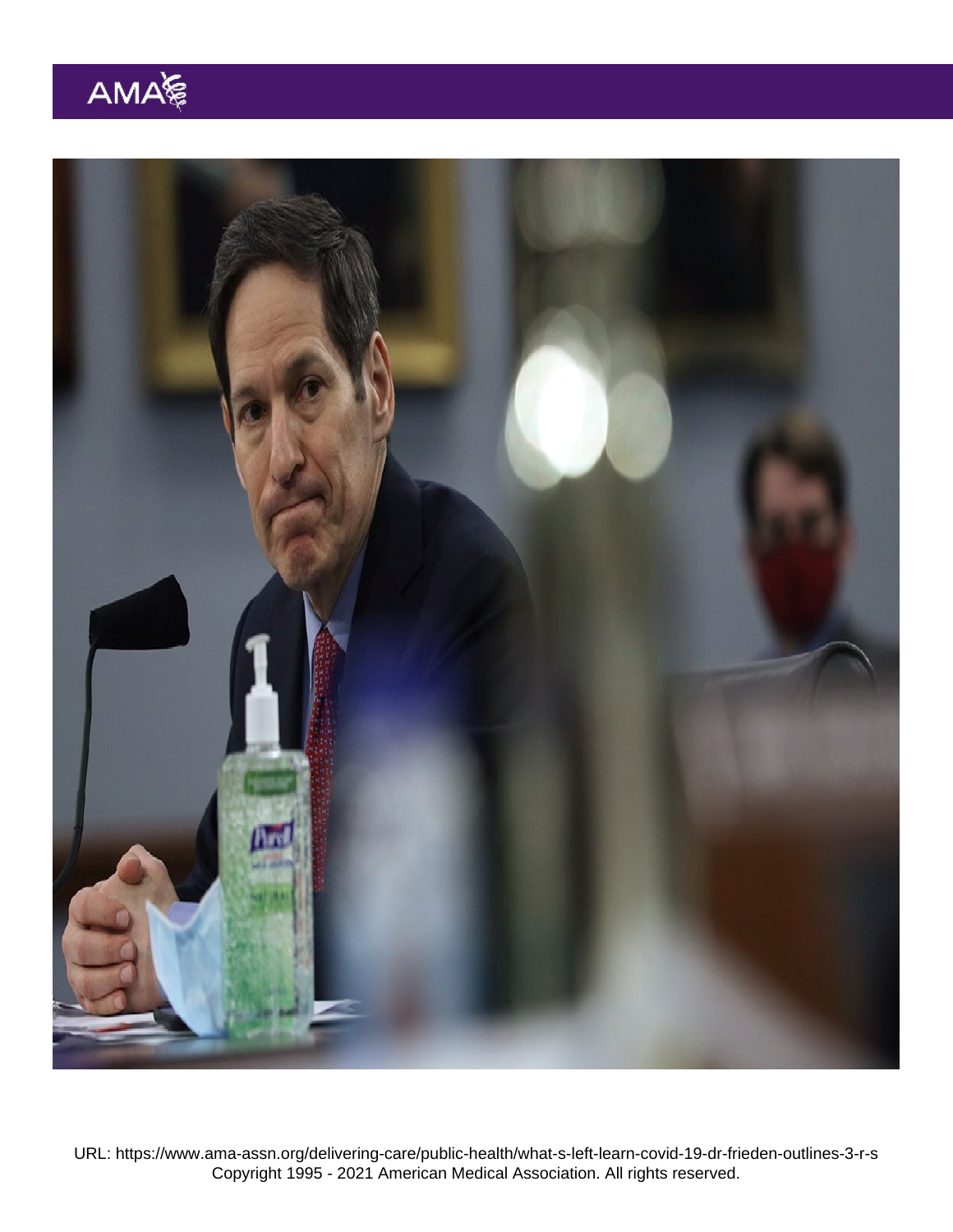Tom Frieden, MD, MPH

Dr. Frieden, who is the president and CEO of Resolve to Save Lives, acknowledged that making the three R's happen will require focused, sustained attention, as well as funding. The risks of inaction, he explained, are severe.

"If we just do what we've always done, we're going to get the results we've always gotten," he said. "That's an underprepared public health system, a weak and fragmented primary care system and a populace that is far too susceptible to infectious disease threats."

He also believes individual clinicians can play a key role in the process.

"Every clinician can have a very important influence on their patients," Dr. Frieden said. "After all of the culture wars and political debates, when a doctor says to her or his patient, 'I've been vaccinated. I really want you to get vaccinated because I'm concerned that you might die if you're not up to date with your vaccine,' that has a powerful impact."

## The cardiovascular disease pandemic

COVID-19 is not the only pandemic the public should be focused on—the other is cardiovascular disease, Dr. Frieden said.

One in four deaths in the U.S. are from heart disease, and it is the leading cause of death. Dr. Frieden outlined three ways to combat the onslaught of cardiovascular disease:

- Reduce the amount of nicotine in cigarettes to a nonaddictive level.
- Encourage the public to reduce sodium intake and focus on hypertension control.
- Reduce Particulate Matter 2.5, which kills about 60,000 Americans every year, as many as 6–7 million people globally.

Tips for addressing hypertension are available through [AMA MAP BP™](https://map.ama-assn.org/), a leading evidence-based quality improvement program that provides a clear path to significant, sustained improvements in blood-pressure control. With AMA MAP BP, health care organizations can increase BP-control rates quickly. The program has demonstrated a 10% increase in blood-pressure control in six months with sustained results at one year.

Also, read up on the [eight things doctors should know about smoking cessation](https://www.ama-assn.org/delivering-care/public-health/latest-smoking-cessation-8-things-physicians-should-know).